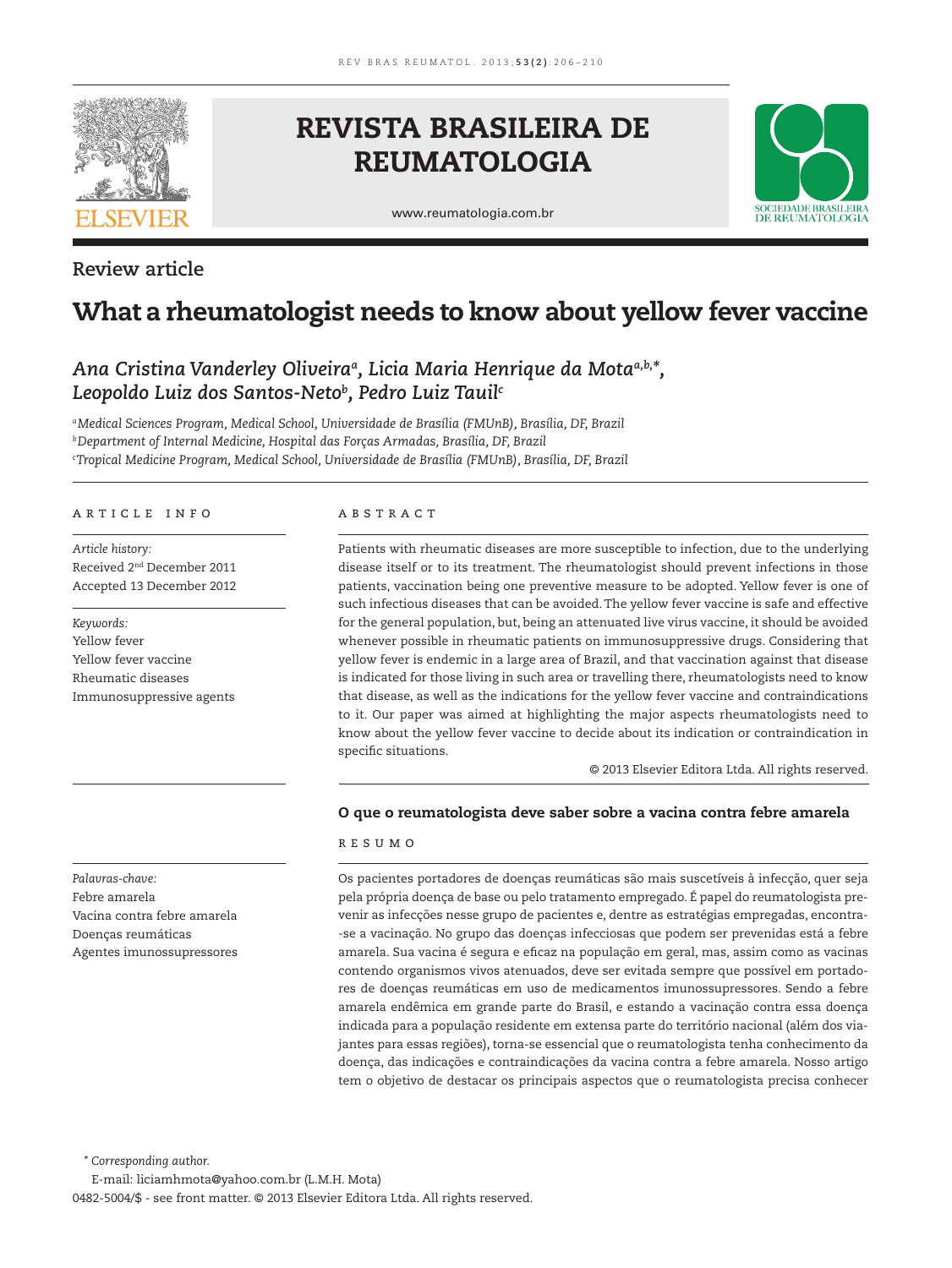sobre a vacina contra a febre amarela, para decidir por sua indicação ou contraindicação após avaliação do risco-benefício em situações específicas.

© 2013 Elsevier Editora Ltda. Todos os direitos reservados.

## **Introduction**

The treatment of rheumatic diseases has improved over the years.1 The prescription of immunosuppressive drugs, usually early or even aggressive, is aimed at reducing and eventually eliminating disease activity.2 That immune system manipulation inherent to therapy in association with the autoimmune disease dysfunction can increase the risk for infections in that group of patients.<sup>2,3</sup> The risk for severe infections in that population is two times greater than that in the general population.1

Vaccination is one of the most effective measures to prevent infectious diseases.<sup>2,4</sup> However, the vaccination of rheumatic patients on immunosuppressive therapy requires some special considerations. Its efficacy can be jeopardized due to the immune system changes characteristic of those patients.<sup>4</sup> In addition, there is the risk of disease activation following immunization  $4,5$ 

Vaccines containing attenuated live organisms should be avoided whenever possible in rheumatic patients on immunosuppressive drugs.2,4 These vaccines represent an increased risk to patients who cannot fight infections; in addition, vaccines can lead to manifestations similar to those of primary disease.2 The yellow fever vaccine is one of such vaccines.2,4

Yellow fever is endemic in a large area of Brazil, the yellow fever vaccine being indicated for the population living in that area and for travelers to that area; therefore, rheumatologists need to know that disease, as well as the indications for the yellow fever vaccine and contraindications to it. Our paper was aimed at highlighting the major aspects rheumatologists need to know about the yellow fever vaccine to decide about its indication or contraindication in specific situations.

## **Yellow fever**

Yellow fever is an infectious, hemorrhagic, febrile, viral disease, which is noncontagious (it is not transmitted through contact) and endemic in regions of the Africa and South America, being caused by a single-stranded RNA virus.<sup>6</sup> In Brazil, since 2009, the Ministry of Health, based on epizootics occurring in 2008 and 2009, divided the regions according to their potential of yellow fever transmission into areas with recommendation for vaccination, previously called endemic and of transition, and areas without recommendation for vaccination, previously called disease-free areas. The areas with recommendation for vaccination are as follows: the North and West-Central Brazilian regions; the states of Maranhão and Minas Gerais; and part of the states of São Paulo, Piauí, Bahia, Paraná, Rio Grande do Sul and Santa Catarina.7,8 The disease is transmitted by the bite of hematophagous mosquitoes of the *Culicidae* family, especially of the *Aedes* and *Hae-* *magogus* genera.6 Its transmission comprises two cycles: the urban and the sylvatic.6 In Brazil, the last urban cases were identified in 1942. Since then, the disease cases reported have been of sylvatic transmission.<sup>6</sup>

Susceptibility to yellow fever is general and neither a race nor an age group more or less susceptible to the virus is known.6 The most affected individuals are young males, because of greater exposure.6 The mean incubation period ranges from 3-6 days.<sup>6</sup>

The clinical findings vary from lack of symptoms or shortduration mild fever to a severe and fulminant infection.<sup>6,9</sup> In moderate and severe forms, the following can occur: kidney and liver failures; heart disorders; hemorrhage; and shock.<sup>9</sup> The overall fatality rate ranges from 5%–10%.6 Only 10% of the cases are estimated to be severe forms, associated with high fatality rate, ranging from 40%–60% of the cases.6 According to the Ministry of Health, the mean fatality rate is 52.8%, ranging from 23%–100%.7

Yellow fever cannot be eradicated because it is a zoonosis.10 Disease outbreaks occur every 5 to 7 years.7 There is no specific treatment for the disease.<sup>6</sup> Regarding the general measures to be taken, the fight against the Aedes aegypiti mosquito is one of the major aspects to consider in combating the urban form. Appropriate garbage collection and water supply, use of larvicides, health education provided by government institutions, and population awareness to reduce transmission should prevent water stagnation, such as in flowerpots, gutters or untreated swimming pools. Regarding the urban form, wild areas should be avoided in regions with recommendation for vaccination if no immunization was performed in the period from 10 days and 10 years from the trip.6–8,10 The yellow fever vaccine is the major way to prevent that disease.<sup>6</sup>

#### *Yellow fever vaccine*

The yellow fever 17D vaccine has been available in Brazil since 1937.<sup>10,11</sup> Over 500 million doses have been used worldwide.12 It is considered to be one of the most effective and safe vaccines in the world.<sup>12</sup> It provides protection for at least 10 years, and even lifelong protection.<sup>6,13</sup> Within 30 days from vaccination, more than 90% of the individuals develop antibodies against yellow fever.9 About 98%–100% of the individuals vaccinated become immunized.13,14 Nevertheless, the World Health Organization recommends a booster shot every 10 years.<sup>13</sup>

Vaccination should be performed from the age of 9 months in areas with recommendation for vaccination according to the Ministry of Health. In situations of epidemic or outbreak, it should be performed from the age of 6 months.<sup>7</sup>

The original 17D strain has been developed from 176 passages of the wild Asabi strain in murine and gallinaceous tissues.13 The vaccines currently used derive from two sub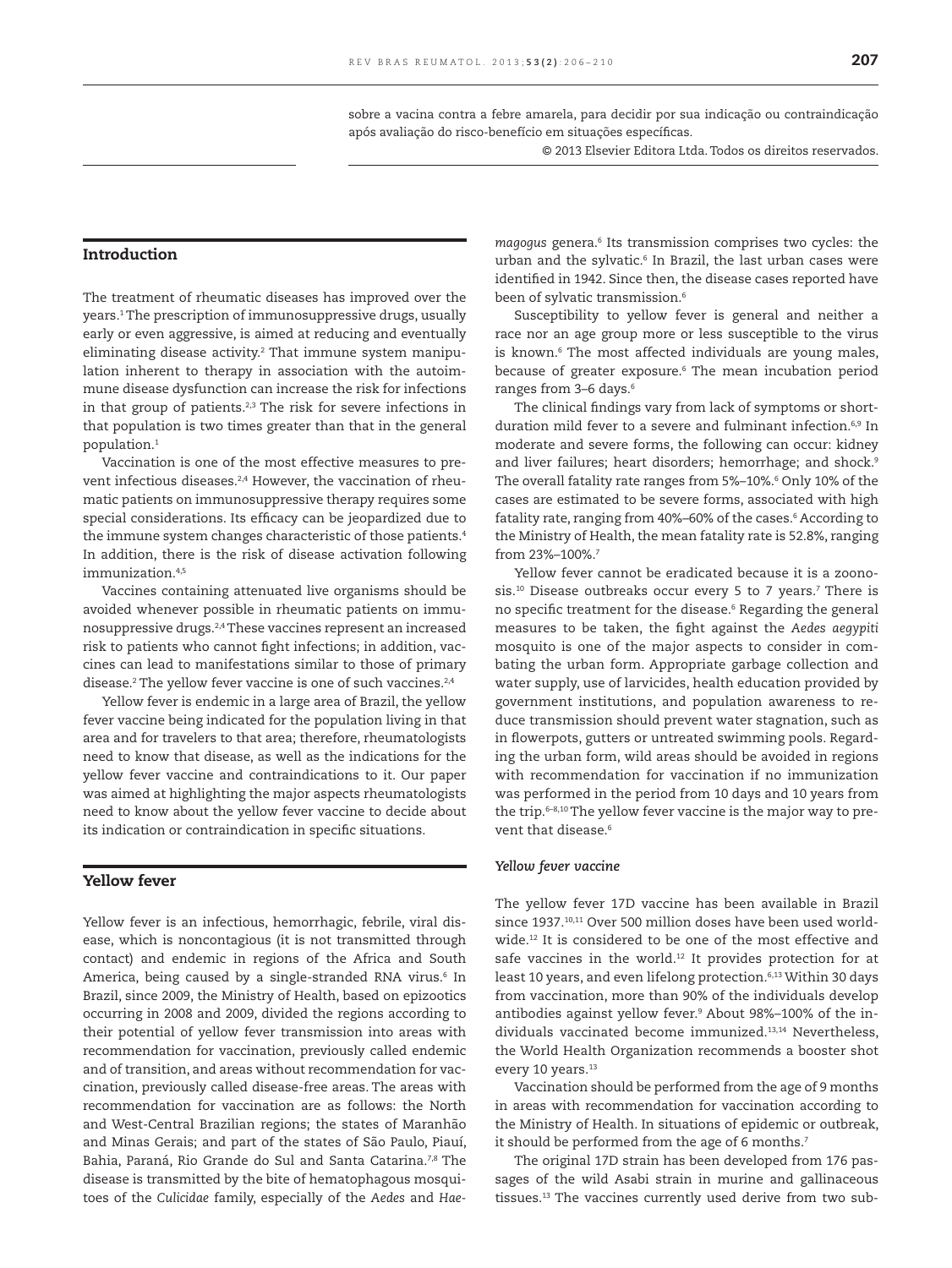strains, 17DD and 17D204, $11,13$  which are obtained from 287-289 and from 235–240 passages, respectively.13 The passages are aimed at attenuating the virulence of the virus.11 In Brazil, the vaccine used is the 17DD, produced in Biomanguinhos, an agency of the Fundação Oswaldo Cruz.6

After immunization, low viremia is detected in half of the individuals vaccinated.13 There is rapid induction of humoral response and immunoglobulin M (IgM) can be detected in 7 to 10 days.13 Neutralizing antibody titers as low as 1:10 are sufficient to provide protection.<sup>13</sup>

The 17D strain is a potent inducer of CD4+ and CD8+ cytotoxic T responses.13 The innate immune system is also involved, because the 17D strain replicates minimally in dendritic cells, and can lead to their apoptosis.<sup>13</sup> The toll-like receptors (TLR) 2, 3, 7, 8 and 9 are stimulated and the IFNα/β/γ, TNF-α and IL-1β levels increase.<sup>13,15</sup>

#### *Adverse effects*

Although safe, the 17DD vaccine still has adverse effects, usually well tolerated. The following effects are considered mild and usually occur between 2 and 11 days after vaccination: local pain; inflammation; mild headache; myalgia; back pain; and transient elevation in transaminases.<sup>13,16</sup>

Anaphylaxis secondary to yellow fever vaccine is another relevant effect that occurs at the frequency of 0.9 to 1.8 per 100,000 doses, being attributed to allergy to egg or vaccinerelated gelatin allergy.12,16,17

The most relevant serious adverse effects (SAEs) are the yellow fever vaccine-associated neurotropic disease (YEL-AND) and the yellow fever vaccine-associated viscerotropic disease (YEL-AVD).<sup>6,13,18</sup> According to data of the Information System of the National Immunization Program of the Brazilian Ministry of Health, 1994 adverse effects were reported from 2000 to 2008, when 101,564,083 doses of the 17DD vaccine were administered.17 The SAEs occurred more frequently after the administration of the first dose than after revaccination. There were 0.023 cases of anaphylactic shock, 9 cases of hypersensitivity, and 0.84 episodes of YEL-AND for every 1,000,000 doses. Twenty-six cases of viscerotropic disease were identified. During that period, there was an increase in publications on SAEs in Brazil.17

#### *Yellow fever vaccine-associated neurotropic disease (YEL-AND)*

The incidence of YEL-AND worldwide is estimated to be between 0.4 and 9.9 for every 100,000 doses.<sup>12</sup> It is more frequent under the age of 6 months, whose incidence varies from 0.5 to 4 cases for every 1,000 vaccines.19 The occurrence of YEL-AND decreased after suspending vaccination to that age group.<sup>20</sup>

YEL-AND might manifest as encephalitis, meningitis, neuropathy, myelitis or Guillain-Barré syndrome.12,16,19 Its clinical findings are typically mild, with complete recovery.<sup>19</sup>

## *Yellow fever vaccine-associated viscerotropic disease (YEL-AVD)*

In 2001, the first cases of YEL-AVD were reported,<sup>18,21,22</sup> although a retrospective analysis indicates its occurrence in the 1970s.13 In Brazil, the expected frequency is 0.006 to 1.32 cases per 100,000 doses.<sup>13</sup> The risk of YEL-AVD increases with

age. The risk for patients aged 60 to 69 years is 4.2 per 100,000 doses, and it might reach 12.6 per 100,000 doses in those over the age of 75 years.<sup>16</sup>

It is a severe condition, whose expected fatality rate is about 60%.13 On average, the symptoms begin four days after vaccination, the findings being identical to those of the infection by the wild virus.<sup>6,23</sup>

Studies on YEL-AVD are scarce, because of the small number of cases.<sup>13</sup> Most cases reported, except for the outbreak in Ica, Peru, have been related to different vaccine lots.<sup>13,23</sup> Thomas et al.,<sup>24</sup> in a systematic review, have estimated between 11.1 and 15.6 SAEs per million doses administered.

The gene sequencing obtained from individuals with YEL-AVD is identical to that of corresponding vaccine strains.<sup>12,23</sup> This suggests that YEL-AVD is more related to host conditions, who cannot control vaccine replication, than to mutations of the vaccine virus.<sup>12</sup>

Considering those findings, some risk factors for SAEs have already been identified: advanced age (over 60 years); male gender; thymectomy; and use of immunosuppressive drugs.<sup>13</sup>

#### *Yellow fever vaccine and rheumatic patients*

Chronic rheumatic patients on immunosuppressive drugs are more often exposed to infection, and, thus, their immunization has been increasingly studied and recommended.<sup>1,4</sup>

However, according to current recommendations, the yellow fever vaccine should be avoided or even contraindicated to that group of patients, because it is an attenuated live virus vaccine with risk for uncontrolled vaccine viral replication.4,13,25,26 The European League Against Rheumatism (EULAR) recommends that live virus vaccines should be avoided and their risk should be weighed.4 According to the British Pediatric Rheumatology Group, live virus vaccines are contraindicated to all patients on cytotoxic drugs.<sup>27</sup> However, the Brazilian Immunization Consensus for Children and Adolescents With Rheumatic Diseases recommends that children and adolescents with rheumatic diseases on immunosuppressive agents should not receive live virus vaccines, referring specifically to yellow fever.<sup>26</sup> Da Luz states that the vaccine should not be administered to immunocompromised patients, because of their high risk of encephalitis.3 Hayes has contraindicated vaccination to those patients and encouraged the creation of new vaccines.<sup>12</sup> However, there is no specific recommendation regarding rheumatic patients at risky areas, temporarily or not, and who are susceptible to the disease. Still regarding rheumatic patients, cases of YEL-AVD have been reported in patients with systemic lupus erythematosus and rheumatic polymyalgia.17,22,23 Thus, analysis of the risk of infection and possible SAEs associated with vaccine in that population is required.

The immunosuppression degree should be assessed and varies according to the disease, the immunosuppressive drugs used, their dose and use duration.<sup>26</sup> The disease influences the intensity of immunodeficiency because it also defines the dose and duration of treatment.<sup>28</sup> There is no consensus about the minimum dose that causes clinical immunosuppression, and there is little evidence about the immunodeficiency caused by cytotoxic drugs at doses used for rheumatic diseases.27 Regarding corticosteroids, the use of prednisone at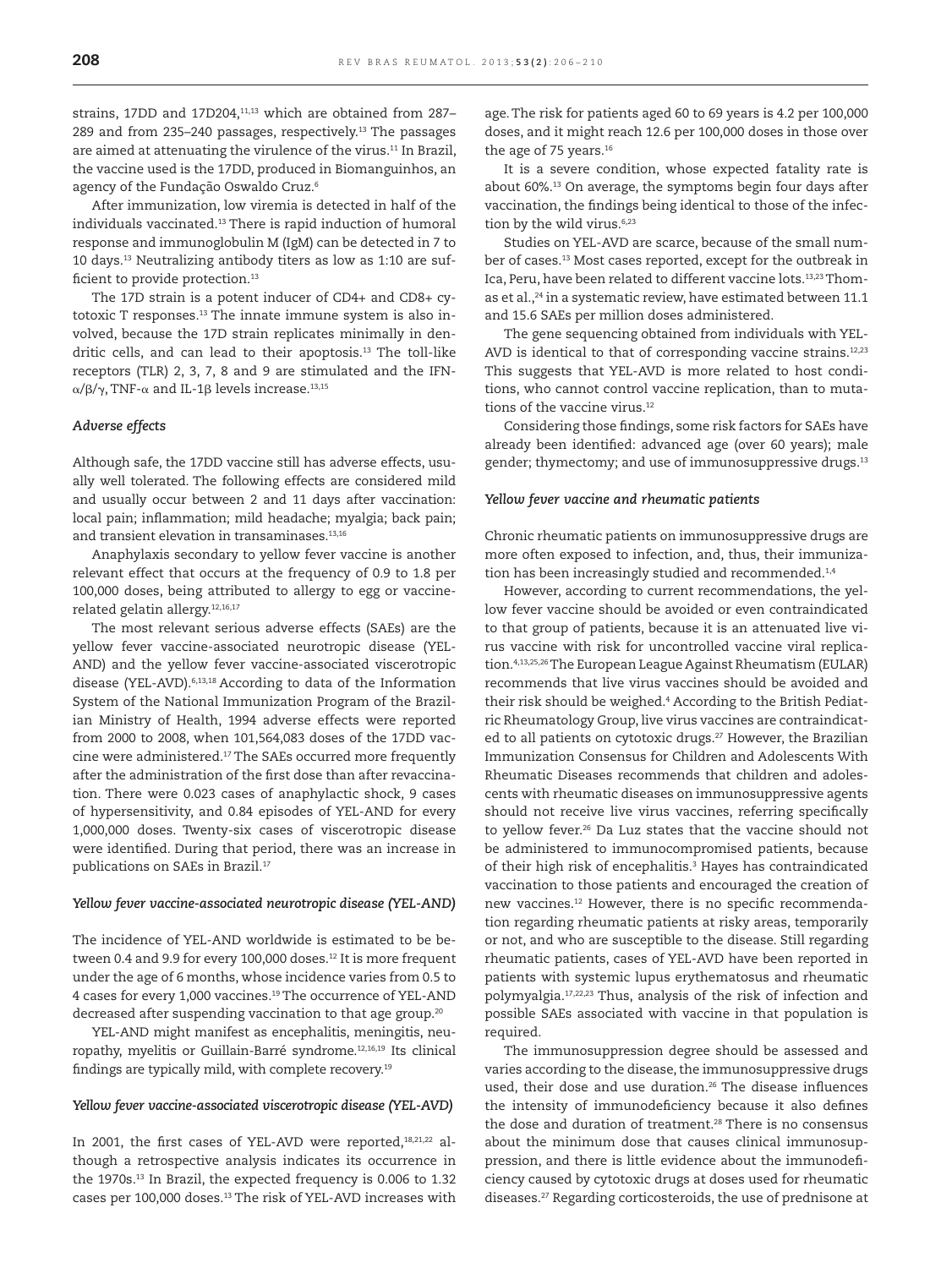equivalent doses of 10 mg/day has not been associated with an increase in infection.28 Prednisone doses at equivalent doses of 2 mg/kg/day for more than one week or 1 mg/kg/day for more than one month are contraindication to live virus vaccines in those patients.<sup>27</sup> The British Pediatric Rheumatology Group admits immunization with live virus in patients with juvenile idiopathic arthritis who are not on immunosuppressive drugs,<sup>27</sup> indicating that immunosuppression can be more related to therapy than to the underlying disease.

Another factor to be considered is the seroconversion capacity of those patients, which is inversely proportional to their immunosuppression degree.<sup>25</sup> Regarding the immune response of rheumatic patients, a study has assessed 17 patients with rheumatoid arthritis on biologics, who received the yellow fever vaccine. Their pre- and post-vaccine IgG and IgM titers were measured by using a method with sensitivity and specificity similar to those of the plaque reduction assay to determine neutralizing antibody titers (gold standard to assess protective immune response). Comparing the antibody titers of patients and controls, a tendency towards a reduced response in the group studied was observed, although a statistical analysis could not be performed because of the small number of patients.29

The only study about the adverse effects in that population has assessed 70 patients with several rheumatic diseases, with a mean age of 46 years, who inadvertently received the yellow fever vaccine. Of those patients, 16 (22.5%) reported minor adverse effects, which is in accordance with that expected for the healthy population.30

It is worth noting that, in general, vaccines can be related to the development of autoimmune diseases. Viral molecular structures can induce the immune activation of cells of the innate defense system and lead to self-sustained chronic inflammation.<sup>31</sup> The time interval between vaccination and the occurrence of autoimmunity can vary from days to years, making its identification difficult.<sup>5</sup> There have been reports of cases in which the yellow fever vaccine has triggered autoimmune diseases, such as multiple sclerosis, transverse myelitis and Kawasaki disease.<sup>32-34</sup> Cases of autoimmune hepatitis and of multiple evanescent white dot syndrome have been reported in association with hepatitis A vaccination.<sup>35,36</sup> Infections and immunizations can also promote immunomodulation, leading to a reduction in the exacerbated inflammatory activity.31 Regulatory T cells activated in that process can be investigated in the control of inflammation and autoimmunity.31 Similarly to that which happens with allergic diseases, the "hygiene hypothesis" suggests that the relative absence of infections would account for the increasing incidence of autoimmune diseases.31

## **Final considerations**

The current recommendation is that patients on immunosuppressive drugs should not be vaccinated against yellow fever.<sup>2,4</sup> The vaccine with the inactivated virus is being developed and has shown good protective immune response in murines.37 However, the occurrence of periodical outbreaks enables the appearance of new cases before the vaccine is available for the population.

So what to do with patients living in endemic areas, close to the wilderness or who are exposed during work?

There are no other studies assessing the response to yellow fever vaccination or its adverse effects in rheumatic patients on immunosuppressive drugs. Due to ethical reasons, that vaccine cannot be administered to those patients for scientific research purposes. In addition, conclusive results can only be yielded after assessing a large number of patients, because adverse effects seem to be rare, even in that population. To assess the cost-benefit ratio, the risk of contracting the infection should be compared with the risk of contracting the disease.<sup>25</sup>

The immunosuppressive dose used is fundamental to support the physician's decision. According to the American Academy of Pediatrics, prednisone at equivalent doses of 2 mg/kg/day or 20 mg/day or greater doses contraindicate vaccination with live virus vaccines (*Varicella Zoster*).38 The Brazilian Immunization Consensus for Children and Adolescents With Rheumatic Diseases of the Brazilian Society of Rheumatology, when considering the yellow fever vaccine, states that rheumatic patients should not receive live virus vaccines, a type of vaccine that is usually contraindicated in immunosuppressed individuals.<sup>26</sup>

In specific cases, a window of opportunity can exist before starting the immunosuppressive drugs, when the live virus vaccines can be administered.<sup>27</sup> According to the British Society of Rheumatology, vaccination should occur two weeks before beginning the treatment.<sup>27</sup> According to that same group, at least three months should be waited for immunization with those vaccines.<sup>27</sup> Specialists advocate the risk/benefit analysis for patients on corticosteroids and/or cytotoxic drugs. The EULAR specialists state that those vaccines should be avoided, but the risks and benefits should be considered.

It is up to the assistant physician to instruct patients about the areas with recommendation for vaccination, epidemics and outbreaks, as well as to assess the individualized risk of infection and the immunosuppression degree of each patient so that the yellow fever vaccine can be properly indicated.

## **Financial support**

The author Ana Cristina Vanderley Oliveira has a CAPES- -CNPq grant.

## **Confl icts of interest**

The authors declare no conflicts of interest.

R E F E R E N C E S

- 1. Glück T, Müller-Ladner U. Vaccination in patients with chronic rheumatic or autoimmune diseases. Clin Infect Dis. 2008;46(9):1459-65.
- 2. Kavanaugh A. Infection prophylaxis in antirheumatic therapy: emphasis on vaccination. Curr Opin Rheumatol. 2009;21(4):419-24.
- 3. da Luz KR, de Souza DCC, Ciconelli RM. Vacinação em Pacientes Imunossuprimidos e com Doenças Reumatológicas Autoimunes. Revis Bras Reumatol. 2007;47(2):106-13.